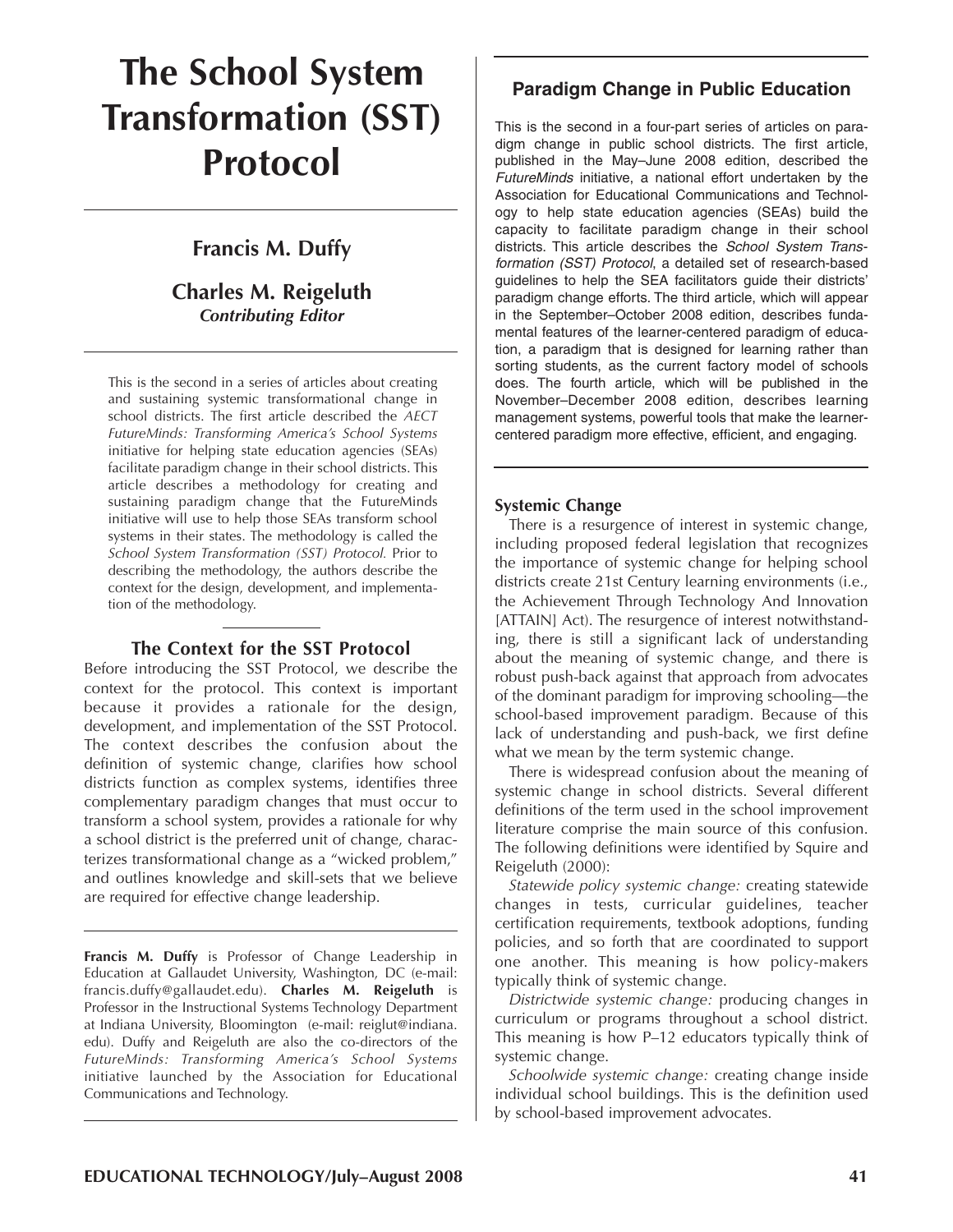*Ecological systemic change:* making changes based on upon a clear understanding of interrelationships and interdependencies within a system and between the system and its external environment. Change leaders subscribing to this view recognize that significant change in one part of their system requires changes in other parts of that system. This is the definition accepted by "systems thinkers" such as Peter Senge, Russell Ackoff, and Bela Banathy.

The first three definitions apply some principles of systemic change, but they do not create systemic change. The fourth definition is an example of true systemic change, but it does not always create transformational paradigm change. Thus, the one definition of systemic change missing from Squire and Reigeluth's original compendium of definitions is the one for systemic transformational change.

*Systemic transformational change.* Eckel, Hill and Green (1998) define this special form of systemic change as one that:

- (1) alters the culture of the institution by changing select underlying assumptions and institutional behaviors, processes, and products;
- (2) is deep and pervasive, affecting the whole institution;
- (3) is intentional; and
- (4) occurs over time.

We have added the following two requirements to the above definition:

- (5) creates a school system that continuously seeks an idealized future for itself; and
- (6) creates a future system that is substantially different from the current school system; that is, the system must be transformed to perform within a different paradigm.

We will use the term *transformational change* or *paradigm change* to refer to this kind of systemic change. We focus on this kind of systemic change because we believe *there is no other way* to recreate school systems for success in the 21st Century Information Age.

#### **School Districts Are Complex Systems**

There is a stunning lack of understanding about how school districts function as complex systems. This lack of understanding produces change efforts that are unable to create and sustain transformational change in school districts. This lack of understanding also underpins the dominant approach to improving schooling; that is, the piecemeal, one-school-at-a-time approach.

All complex systems are composed of parts, or subsystems. The parts have parts, too. A classroom is part of a school, a school is part of a cluster\* of schools, a cluster is part of a school system, a school system is part of a community, which is part of a state,

which is part of a region, which is part of our country, which is part of our planet, which is part of the universe. But trying to improve a system that complex is beyond human capacity. Instead, Merrelyn Emery says that we need to target the "system of interest" for the purpose of managing the change process. To identify the system of interest, Emery (in Emery & Purser, 1996) says we need to draw a circle around all of the departments, programs, and so on, that must collaborate daily and closely to deliver a product or service to a customer. For the purpose of improving teaching and learning, the circle goes around what we traditionally call a school system, or school district. Everything outside that circle is the school system's external environment.

Another phenomenon that influences the performance of school systems is synergy. Synergy happens when discrete parts of a system interact to create an effect greater than the parts can create in isolation. People commonly describe this phenomenon as "the whole is *greater* than the sum of its parts." Many contemporary approaches to improving education in school districts, however, seem to distort this principle to become "the whole is *equal* to the sum of its parts." This distortion is implied by how school-based improvement advocates ignore the "whole system" and focus only on the "parts"; that is, they focus exclusively on improving education within individual schools and classrooms and ignore how those schools, classrooms, and academic and non-academic support functions are and must be interconnected to educate children. The unstated assumption seems to be that, if only enough parts are fixed, then the performance of the whole school system will improve. And, the implied operating principle of school-based improvement seems to be that the schools and classrooms are and should be independent of the whole system (sometimes the term "loosely coupled" is used to characterize this assumed independence). However, complexity theory tells us that when one part of a system is linked to other parts, a significant change in one part will succeed only if there are significant complementary changes in the connected parts.

Changes made in individual schools and programs are and must be linked to corresponding changes made to other schools and programs in a school system. This is an important principle because a child's education is more than what he or she learns in a particular grade or level of schooling. His or her learning is the cumulative effect of P–12 learning (in a P–12 district), even if a child moves from one district to another. Furthermore,

<sup>\*</sup> In a P–12 school district, a cluster is a high school and all the schools that feed students into that high school. In school districts organized as high school districts or elementary districts, the clusters would still contain the districts' entire instructional program.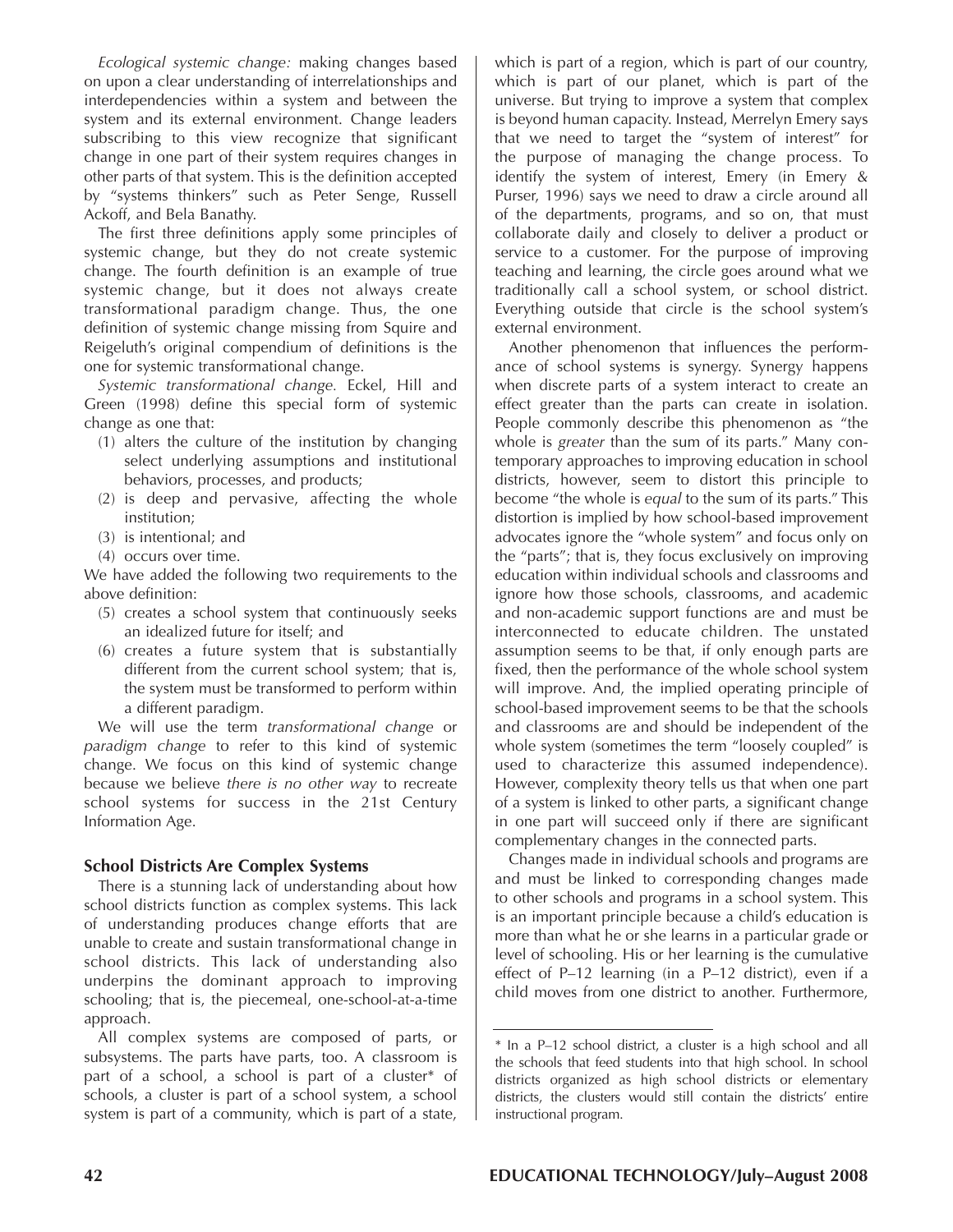the quality of education that a child receives in any particular grade or level of schooling has a direct effect on his or her future learning. For example, studies (e.g., Sanders & Rivers, 1996) suggest that when children have two or three poor teachers in a row, those children continue to learn, but they never catch up to their peers who had better teachers. These learning deficits are a reflection of a systems principle called "upstream errors flow downstream." In other words, mistakes that are made early in a work process (in teaching and learning at the elementary education level), if not identified and corrected, will flow downstream and create even greater problems later on in the work process (in teaching and learning at middle and secondary education levels). In systems, upstream errors always flow downstream.

So, it can be argued that if schools and classrooms in a school district are treated as if they are loosely coupled or relatively independent of each other, they should not be. Schools and classrooms should not be loosely coupled, because a child's education requires interdependence among various parts of a school system. Since the education of a child requires interdependence among various parts of a school system, the school-based improvement strategy is insufficient, because it reinforces and sustains the disconnections between and among a school system's parts; that is, it creates a lack of synergy (if not downright incompatibility) among schools and programs within the system. This fact explains why the promised improvements offered by school-based improvement advocates often have failed to improve teaching and learning throughout entire school systems; and where school-based improvement has created improvements, those changes created temporary pockets of excellence (in the schools that improved) while leaving pockets of mediocrity (in the schools that maintained average performance) and pockets of despair (in the schools that continued to fail) all within the same system.

Finally, another characteristic of complex systems is that if changes are made to a few parts of a system and not to others, the changed parts become incompatible with the remaining parts of the system. In response to this incompatibility, the unchanged parts apply significant pressure on the changed parts, and they force those changed parts to revert to their pre-change status; thereby enacting that famous French adage, "the more things change, the more they stay the same." An example of this phenomenon is frequently observed in contemporary approaches to school-based improvement; for example, many wonderful school-based changes, such as the *Saturn School of Tomorrow* (Bennett & King, 1991), became incompatible with the rest of the school system, and they were ultimately forced to change back to their pre-change state.

## **Three Paradigm Shifts Are Required for Transformation**

The literature on systemic change in organizations (e.g., Ackoff, 1974; Nevis, Lancourt, & Vassallo, 1996; Pasmore, 1988; Pava, 1983; Trist & Murray, 1993) suggests that change leaders need to consider simultaneously three inter-connected paradigm shifts to create and sustain transformational change. Duffy (2002, 2003) tailored these sets of changes for school system transformation (he calls them "change paths"). They are:

- *Paradigm shift 1:* The primary work processes teaching and learning—must be transformed to a paradigm that is customized to learners' individual needs and is focused on attainment of proficiencies (Reigeluth, 1994), and the supporting work processes must be transformed to best support the primary work processes. In addition, continuous improvement is needed as soon as the new paradigm is implemented. Duffy refers to this shift as *Path 1: transform the system's core and supporting work processes*.
- *Paradigm shift 2:* The school system's social infrastructure (e.g., organization culture, communication practices, job descriptions, reward systems, and so forth) must be transformed from a command-and-control organization design to a participatory organization design. Duffy refers to this shift as *Path 2: transform the system's internal social infrastructure*.
- *Paradigm shift 3:* The relationship between the school system and its systemic environment must be transformed from an isolative and reactive stance by the school system to a collaborative and proactive stance. Duffy refers to this shift as *Path 3: transform the system's relationship with its external environment*.

Although the three paradigm shifts (changes along all three change paths) must be made simultaneously, given the interdependencies among parts of a school system, changes in the teaching-learning process (the core work process that is part of paradigm shift 1) should drive the nature of the changes created for the other two paradigm shifts, especially for paradigm shift 2. Complementary changes for paradigm shifts 1 and 2 are important because, if changes are only made to the work processes and not to the social infrastructure, this strategic error can create situations where school systems have the most powerful teaching and learning system in the world, but their teachers are demotivated, dissatisfied, and unskilled and teachers experiencing these conditions will not and cannot use that powerful system in remarkable ways.

Finally, changes for paradigm shift 3 are required for gaining and maintaining external political support for a district's transformation journey. Without this support,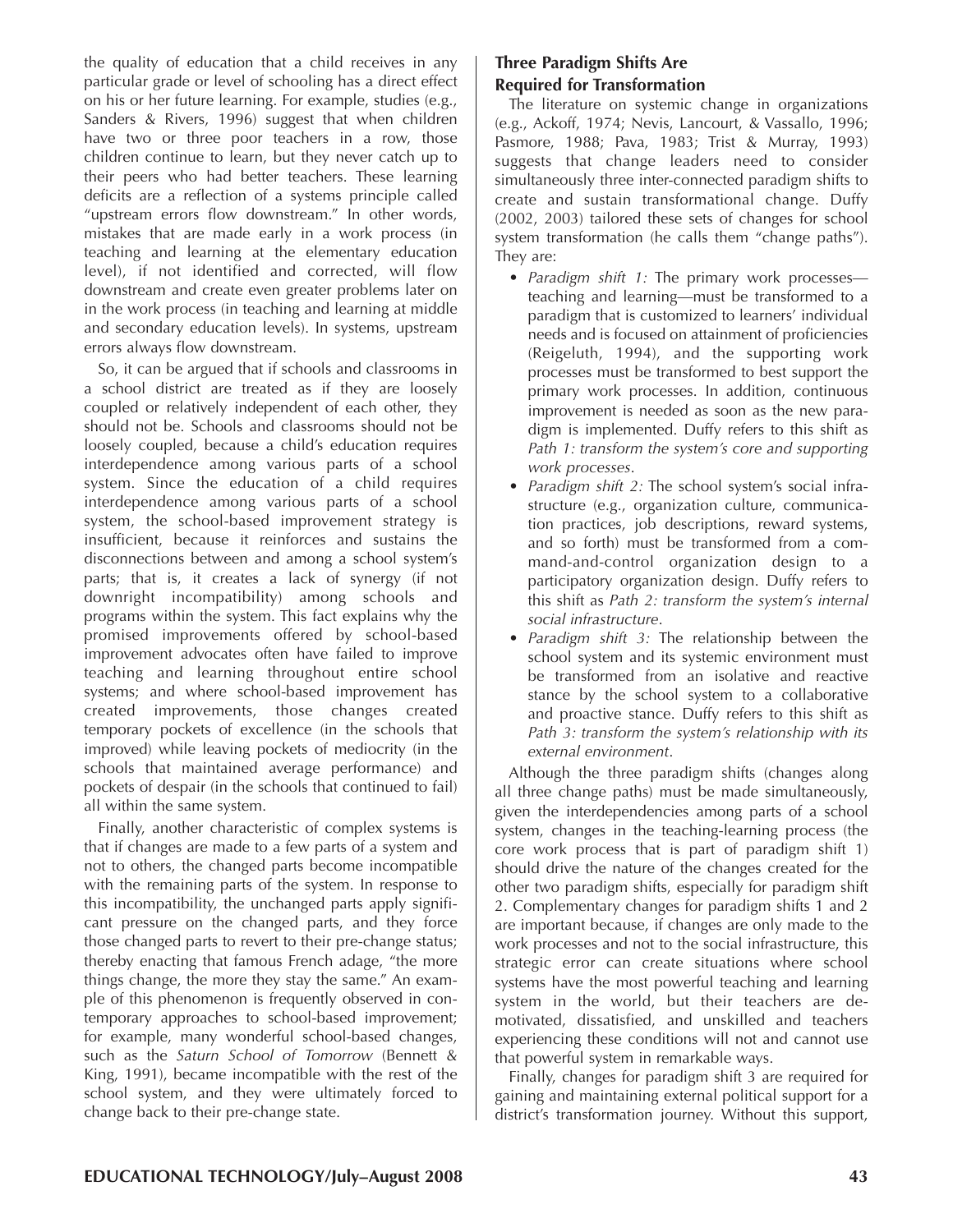change leaders will not be able to get the human, technical, and financial resources they need to launch and sustain their district's transformation. Further, the literature on organization effectiveness (e.g., Daft, 2006) tells us that to be effective an organization must have a positive, proactive relationship with its environment. Creating this kind of positive proactive relationship is one of the goals of paradigm shift 3.

## **The School District as the Preferred Unit of Change**

Since the ultimate goal of transformational change is to transform an entire school system to a paradigm appropriate for the 21st Century, individual schools and classrooms are the inappropriate unit of change for achieving this goal. The appropriate unit of change for transformation is the whole school system.

Although a whole school district is the unit of change, we recognize that changing a whole system all at once is probably an impossible task. So, transformational change has to start somewhere inside the district and then spread throughout the entire system. Finding that ideal starting point for transformational change requires the application of a systems change principle called "leveraged emergent design" (Reigeluth, 2006a). This principle requires change leaders to find and start changing a part or parts of the system that can exert powerful leverage on unchanged parts of the system and thereby countervail the forces working to stop the change process and return the system to its pre-change state.

Starting with a few high-leverage changes can make the whole systemic change process considerably quicker and easier. From our perspective, the ideal high-leverage starting point is an academic cluster (a set of interconnected schools) that contains the district's entire instructional program. In larger districts with multiple high schools, there would be one academic cluster for each high school. In districts without a P–12 instructional program (e.g., in elementary districts), each cluster would still contain the district's entire instructional program and all age-levels it spans.

A support work cluster also needs to be formed for the central office functions and another support cluster for non-academic services, such as cafeteria services, transportation services, and building and grounds maintenance services. These clusters also engage in transformation activities because improving support work is a critical part of the transformation journey (as part of Paradigm shift 1: Transform core and supporting work processes, described above).

## **School System Transformation as a "Wicked Problem"**

Because school districts are complex systems that must engage successfully in three paradigm shifts (described earlier) to create and sustain transforma-

tional change, transforming school systems is an example of what Rittel and Webber (1973) called a "wicked problem." A wicked problem has incomplete, contradictory, and changing requirements. Solutions to them are often difficult to create because of the complex interdependencies that created the problems in the first place; for example, while trying to solve a wicked problem, the solution for one of its aspects may reveal or create other, even more complex, problems.

Ackoff (1974) described wicked problems as "messes." He said, "Every problem interacts with other problems and is therefore part of a set of interrelated problems, a system of problems…. I choose to call such a system a mess" (pp. 20–21). Pava (1986) also commented on these kinds of problems. He said:

Ill-defined, complex problems often require systematic change in behavior and values. However, the uncertainty of such issues polarizes different stakeholders and impedes collaborative solutions. Traditional approaches to managing change are unable to deal with these situations, where both complexity and conflict are intensified (online document).

Bar-Yam (2004) tells us that there is no one way to solve wicked problems, and there are no "best practices" that apply to all situations. Any workable solution, Bar-Yam says, has to be related to the specific characteristics of the problem (p. 15). Yet, many contemporary school reform "best practice" models are heralded as "one-size-fits-all-and-all-you-have-to-do-isreplicate-it" approaches. Almost without exception, the replication of the "best approach" fails; for example, of the 22 school systems that received training from the Re-Inventing Schools Coalition (RISC) on how to replicate Alaska's Chugach School District's successful transformation that won them one of the first Baldrige quality awards in education, only three were able to succeed in replicating Chugach's success. Why? Because each school district has a unique set of characteristics and problem-sets, and replication of some other district's successful change effort predictably fails.

Instead of trying to replicate some other district's successful change effort, a school system needs to create its own unique solutions to its unique characteristics and problem-sets. Instead of trying to find and replicate a school reform model, they need to use a methodology that will help them identify *their* unique characteristics, explore *their* unique problemsets, create an idealized vision for *their* future, and engage in a process of invention and design that will lead them to their idealized future.

### **Knowledge and Skill-Sets for Effective Change Leadership**

Given the complexity of school system transformation, change leaders need special knowledge and skill-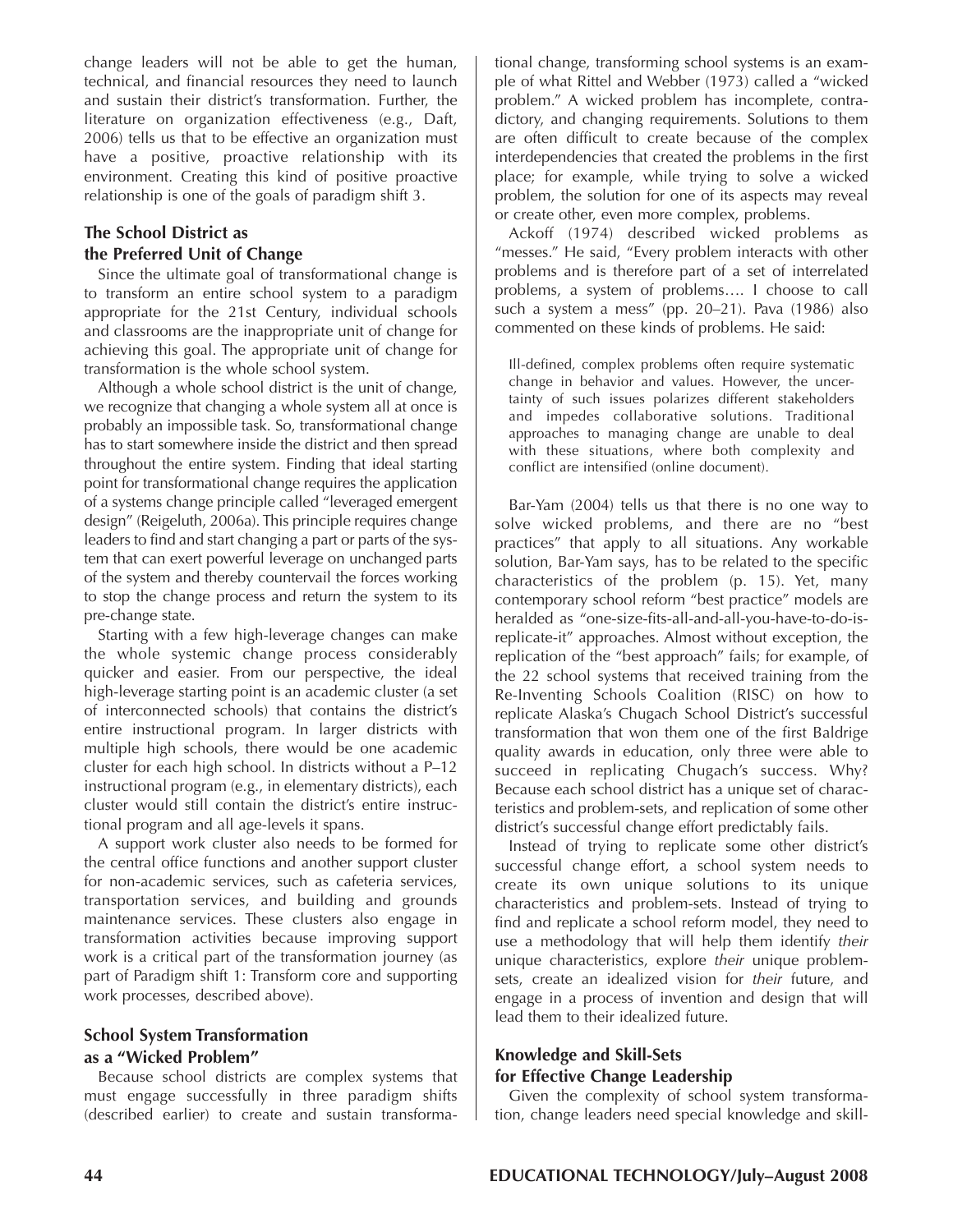

**Figure 1.** The School System Transformation (SST) Protocol.

sets to lead this kind of change. Duffy (2008) identifies these knowledge and skill-sets. He says change leaders need:

- a change vehicle (a specially designed methodology and set of tools for creating and sustaining transformational change);
- a map and compass (knowledge of systems theory, systems dynamics, complexity and chaos theory, and knowledge of what needs to change); and,
- superior change navigation skills that include:
	- o *mastery of awareness*—becoming skillful in collecting, analyzing, interpreting, and reporting need data (which push people toward change) and opportunity data (which draw people toward change);
	- o *mastery of intention*—becoming skillful in creating and communicating a compelling and emotionally powerful vision of an idealized future for a school system; and
	- o *mastery of methodology*—becoming skillful in using a methodology especially designed to create and sustain transformational change and the tools that are part of that methodology).

Given the confusion about the meaning of the term "systemic change," the characteristics of school districts as complex systems, the three complementary paradigm shifts that must be made to create and sustain transformational change, the whole school system as the preferred unit of change, the nature of transformational change as a "wicked problem," and the knowledge and skill-sets required for effective change leadership, change leaders who want to transform their school systems need a new methodology especially designed in response to this complexity so they can create and sustain transformational paradigm change—this new methodology is the *School System Transformation (SST) Protocol*.

## **The School System Transformation (SST) Protocol**

Working without knowledge of the other's work, we each designed and constructed a methodology to create and sustain transformational change in school districts. Both of us drew the concepts and principles that formed the framework of our methodologies from the same literature on systems thinking, systemic change, complexity and chaos theory, organization theory and design, organization development, and learning organizations. Reigeluth's (Jenlink, Reigeluth, Carr, & Nelson, 1996; Reigeluth, 2006b) methodology was called the *Guidance System for Transforming Education* (GSTE), and Duffy's (2001) methodology was called *Step-Up-To-Excellence* (SUTE) (originally called *Knowledge Work Supervision* in Duffy, Rogerson, & Blick, 2000).

Once we learned of each other's work, we noticed the similarities and differences, and we decided that we should blend our methodologies to design a new hybrid methodology. That hybrid methodology is the *School System Transformation (SST) Protocol*, and it is currently being used to facilitate the transformation of the Indianapolis Metropolitan School District of Decatur Township, Indiana. The SST Protocol is also part of the new nationwide *FutureMinds: Transforming American School Systems* initiative launched by the Association for Educational Communications and Technology (see our article in the previous issue of this magazine).

#### **The SST Protocol Framework**

The SST Protocol was designed to create and sustain transformational change in school districts. Figure 1 illustrates the protocol.

The logic used to design the SST Protocol is built on the following premises (these elements of the protocol were described in the first article in this series that appeared in the last edition of this journal):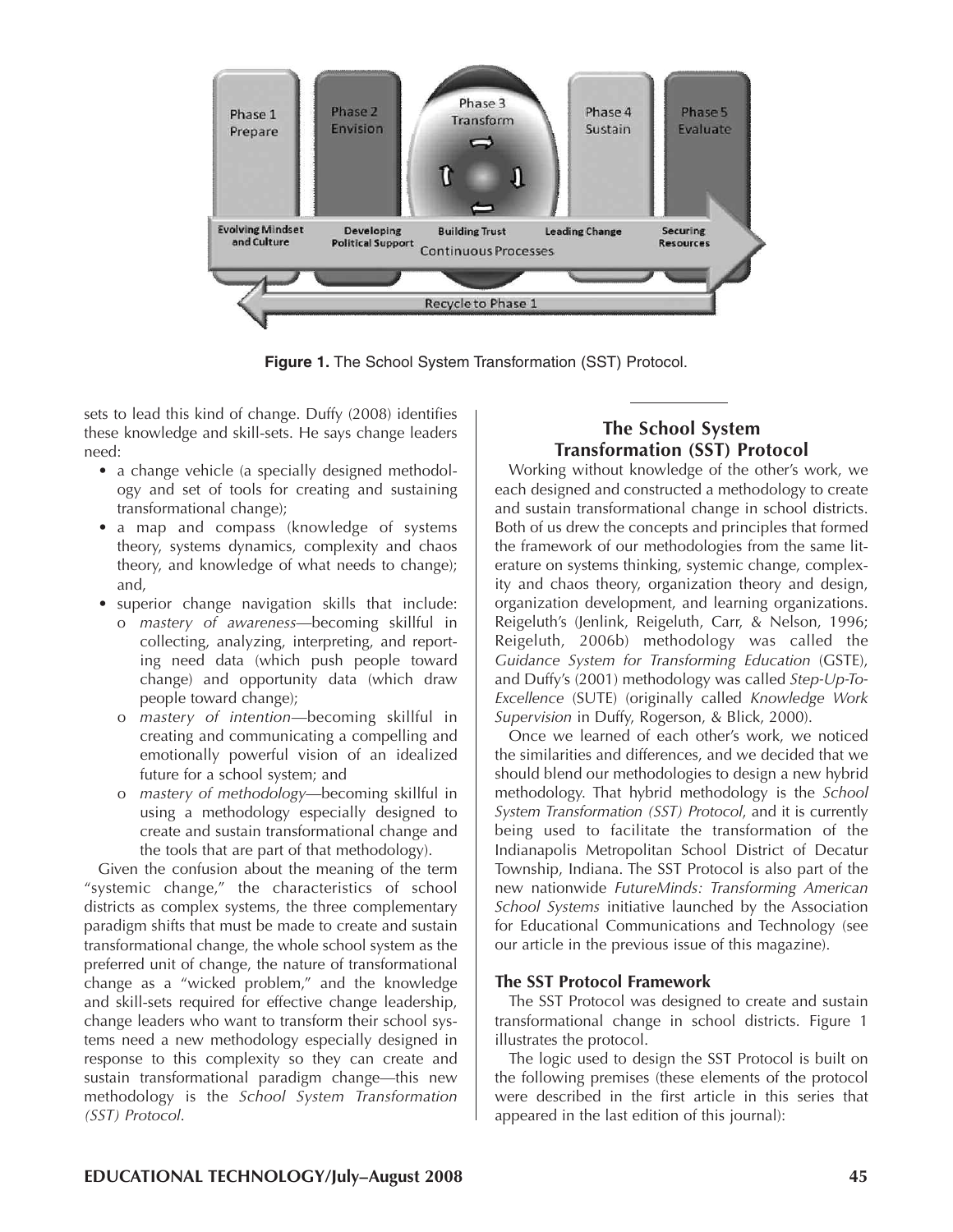**Table 1.** Eighteen continuous processes in the SST Protocol.

|    | 1. Evaluate and improve the<br>change process. | 10. Develop group-<br>process and team-    |
|----|------------------------------------------------|--------------------------------------------|
|    | 2. Build and maintain<br>political support.    | building skills.<br>11. Build team spirit. |
|    | 3. Sustain motivation.                         | 12. Engage in self-                        |
|    | 4. Develop and sustain                         | disclosure.                                |
|    | appropriate leadership.                        | 13. Engage in reflection.                  |
|    | 5. Build and maintain trust.                   | 14.  Develop design skills.                |
|    | 6. Evolve mindset and<br>culture.              | 15. Communicate with<br>stakeholders (two- |
|    | 7. Periodically secure                         | way).                                      |
|    | necessary resources.                           | 16. Build and evolve                       |
|    | 8. Develop skills in systems                   | community.                                 |
|    | thinking.                                      | 17. Foster organizational                  |
| 9. | Periodically and                               | learning.                                  |
|    | appropriately allocate                         | 18. Build an organizational                |
|    | necessary resources.                           | memory.                                    |
|    |                                                |                                            |

- Paradigm change requires mindset change,
	- o which requires broad stakeholder ownership,
	- o which requires participatory leadership and consensus-based decision making.
- Paradigm change also requires invention,
	- o which requires idealized design, systems thinking, continual learning, and
	- o an emergent design process that starts with high leverage changes.
- Paradigm change requires changing all parts of the system, including the district's core and supporting work processes (instructional system, assessment system, record-keeping system, central office functions, transportation services, cafeteria services, and so on), its internal social infrastructure (e.g., rules, roles, and relationships; organization culture; organization design; reward system, and so forth); and its relationships with its external environment.
- Paradigm change also requires using a substantially different approach to creating and sustaining change.

The SST Protocol has some sequential elements and some elements that need to be addressed continuously throughout the transformation process. The sequential elements fall into five phases. Each phase has several steps and each step has multiple tasks and activities. Flowing continuously throughout the protocol is an important collection of eighteen "continuous processes" (from Jenlink *et al*., 1996), some of which are represented in Figure 1 in the large arrow that transects the five phases. The eighteen continuous processes are displayed in Table 1.

The SST Protocol also uses a wide range of effective

tools for helping mindsets to evolve, building consensus, engaging external stakeholders, developing internal commitment to change, visioning, and so on.

The five phases in the protocol should not be thought of as a lockstep sequence. Instead, they should be perceived as a set of flowing activities that converge, diverge, and backflow from time to time, and do so repeatedly until the entire system is transformed. Further, transformational change is not a one-time event. It should be a cyclical lifelong journey with periods of continuous improvement between periods of transformational change. The cyclical nature of transformational change is built into the SST Protocol and is portrayed as the arrow in Figure 1 with the words "Recycle to Phase 1." This level of complexity was deliberately built into the design of the protocol because we wanted the protocol to align with the complexity of school systems and their external environments (a principle that is derived from complexity theory).

#### **The Five Phases**

*Phase 1: Prepare.* Preparing a system for transformational change is absolutely critical to the success of a transformation journey. Kotter (1996) identified eight reasons for failed transformational change. Six of those eight reasons are linked to inadequate or short-circuited preparation of the system.

Preparation activities include developing a district's capacity to engage in transformational change. Our definition of capacity includes the existence or confirmed emergence of specific conditions prior to launching a systemic transformation journey. Duffy (2008) identified those conditions as:

- senior leaders who act on the basis of personal courage, passion, and vision—not on the basis of fear, self-survival, or self-interest;
- eaders and followers who are willing and able to break or circumvent rules to create paradigm change—not those who are rule bound;
- senior leaders who conceive of their districts as whole systems—not as a confederation of individual schools and programs;
- leaders and followers who have a clear view of the opportunities that systemic transformation offers them—not a view of "We can't do this because . . .";
- leaders and followers who possess the professional intellect, change-minded attitudes, and change-navigation skills to create transformational change in their districts—not people without an inkling about the requirements of navigating transformational change; and,
- human, technical, and financial resources to sustain a transformation journey over five to seven years (large-scale change can take this long)—not resources "stolen" from successful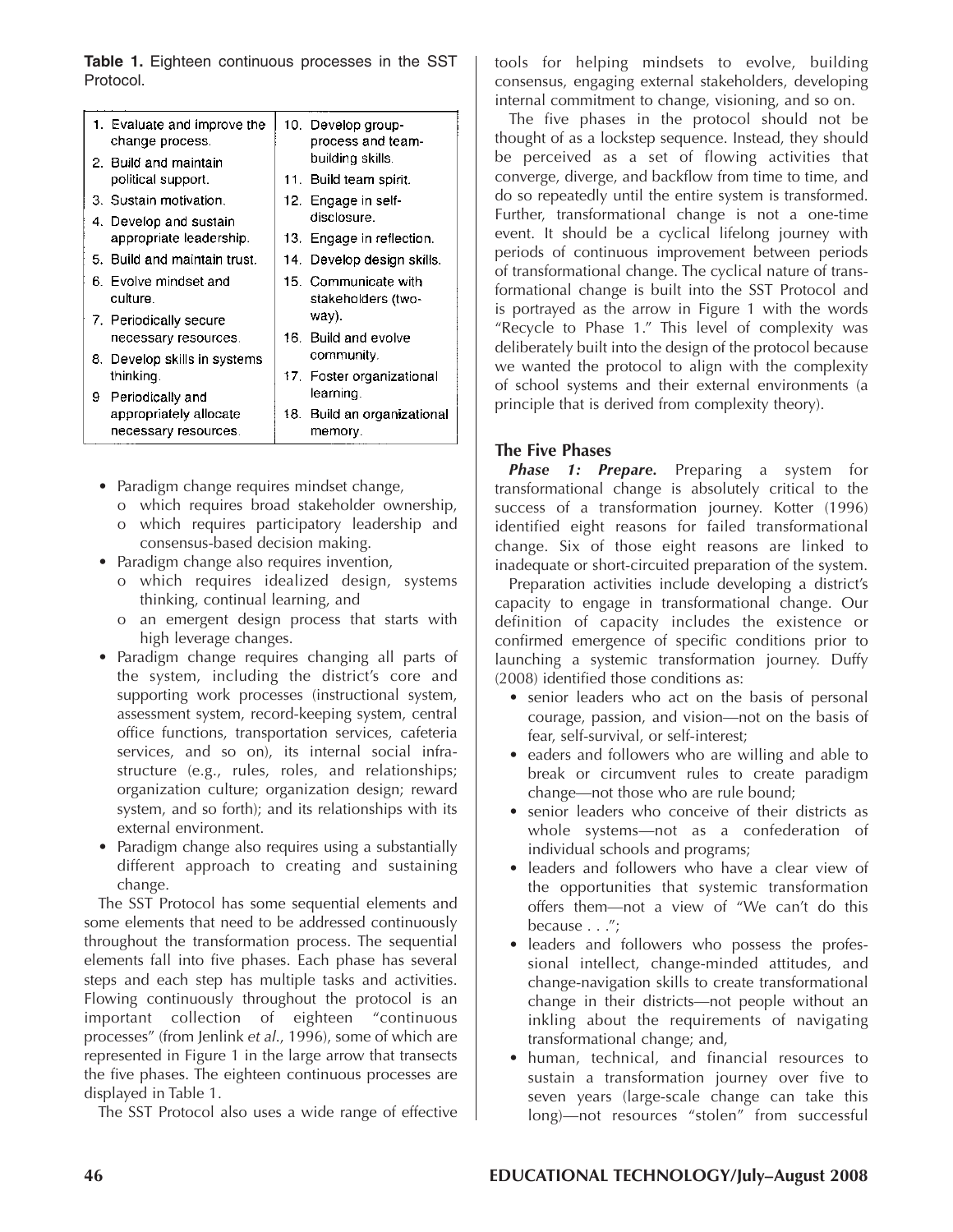programs to pay for transformational change.

Preparation activities also focus on developing internal and external political support for transformational change, identifying sources of funding to support transformational change, and creating change management structures and processes (e.g., organizing the district into clusters of schools, and chartering and training change leadership teams).

The length of time required to complete Phase 1 will vary from district to district and will be influenced by a district's prior experience with change, the size of the district, and the demographic complexity of the district's external environment.

*Phase 2: Envision.* In this phase, change leaders design and implement a collection of transformation activities to help educators in the system envision an idealized future for their school district. A critically important early task in this phase is to engage educators in activities especially designed to help them evolve their mindsets about the nature of teaching and learning in the 21st Century Information Age. The refined mindsets that emerge from these educational activities are absolutely essential for the success of a district's transformation journey.

Following the activities for helping mindsets to evolve, change leaders then design and implement a special large-group event for key external stakeholders (a Community Engagement Conference) and one for faculty and staff (a System Engagement Conference). These events are designed using tested principles for effectively engaging large groups of people in productive discussions about the future of their school system. The outcomes of both events provide a district's change leaders with the data they need to develop a Framework of Ideal Beliefs for the district that will guide the transformation of their system.

*Phase 3: Transform.* Once the Envision Phase is near completion, the change process then flows into a set of transformation activities. The early transformation activities occur primarily within clusters of interconnected schools within the system, and later in this step faculty and staff in individual schools and support units engage in special transformation activities.

Examples of some of the transformation activities that occur during Phase 3 include:

- aligning the district's transformation goals and Framework of Ideal Beliefs with external expectations;
- designing new instructional and managerial paradigms for the school system;
- training school design teams to develop their capacity to engage in systemic transformation; and
- removing old programs, policies, and practices to make room for the new ones required by the new instructional and managerial paradigms (a

principle derived from chaos theory; e.g., see Pascale, Milleman, & Gioja, 2000).

*Phase 4: Sustain.* One of the perplexing and enduring problems associated with creating change in school systems is the challenge of sustaining those changes. Sustaining change requires a set of specific activities designed to provide educators with formative evaluation data about the effectiveness of the transformation process and outcomes, retooling the district's reward system to reinforce desirable changes, institutionalizing the change process so it becomes a permanent part of the district's operations, and creating and rewarding strategic alignment among the various schools, programs, tasks, and activities within the school system. It is also helpful if school boards develop policies to protect the changes from the vagaries linked to the revolving door on the superintendent's office (i.e., many districts have high turnover in the superintendent's position, and each new superintendent often sweeps out his or her predecessor's changes and supplants those with his or her own change agenda).

Sustaining change also requires staff development and training to help educators continue to learn new knowledge and skills that are required by the changes. Then, educators need time to develop personal mastery in applying their new knowledge and skills. As educators engage in these learning activities they will predictably move through a learning curve.

Without exception, the first movement in a learning curve is always down. This means that as educators begin learning new knowledge and skills, they will not be proficient in applying the knowledge and skills. Eventually, as they continue to learn and practice the new knowledge and skills, the downward slope of the learning curve will bottom-out and the educators will begin to increase their proficiency and move upward toward personal mastery of the new knowledge and skills. Because of the "first down, then up" learning curve, it is very important to design staff development activities that inform educators about that learning curve and to help them understand the emotional cycle of change that is inextricably connected to that learning experience (e.g., as people start applying new knowledge and skill, they will not be proficient, and this experience often stimulates feelings of frustration, sadness, or anger).

*Phase 5: Evaluate.* Principles of formative evaluation are used in Phase 4 to help educators sustain desirable changes in their system. In Phase 5, educators apply principles of summative evaluation to assess the system's post-transformation performance.

There are several summative evaluation models in the field of education. One that is particularly suitable to the task of evaluating transformational change is Stufflebeam's (2000) Context Inputs Process Product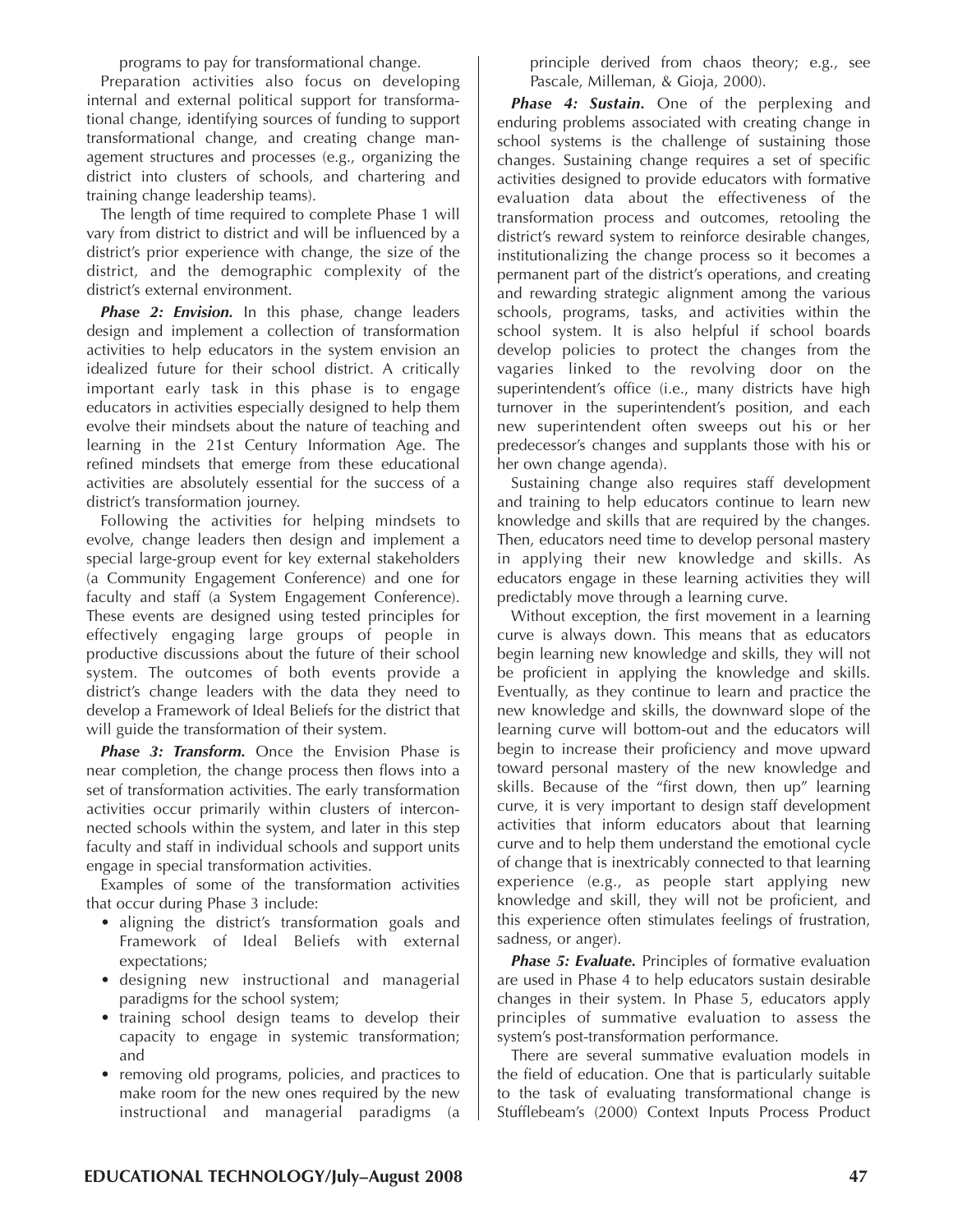(CIPP) model. This model has elements of systems thinking built into it, which makes it appropriate for evaluating transformational change.

It is insufficient simply to conduct a summative evaluation of a transformation journey. The results of the evaluation must be reported to key external stakeholders and to faculty and staff. This need requires change leaders to use principles of strategic communication (Duffy, 2008, in press; Duffy & Chance, 2007). Keeping the results secret is a dangerous political strategy that almost always backfires.

### **Conclusion**

Our society has transformed into what sociologists call the "Information Age." Most of America's institutions are adjusting to the requirements of the Information Age.

The one institution lagging significantly behind in this transformation is education. School systems were designed for success in the preceding age—the Industrial Age. That design, which is focused on sorting students, is inappropriate for the requirements of the Information Age, and this mismatch between organization design and environmental demands is, we believe, causing many of the teaching-learning problems associated with schooling in America (e.g., the achievement gap and low performance on achievement tests). Further, Bar-Yam (2004), drawing from complexity theory, tells us that systems can only be effective when their design matches the complexity of their external environment.

School districts are complex systems. Therefore, improving the performance of school districts requires change leaders to use principles of systems theory, systemic change, chaos and complexity theory, and organization theory and design to transform districts so they can educate students for success in the 21st Century. However, the dominant and stunningly persistent approach to improving education—the school-based improvement paradigm—does not and cannot transform entire school systems. Instead, that approach unintentionally (we hope not purposefully) reinforces the old Industrial Age design of school systems by tweaking parts of the system (individual schools and programs) and maintaining the overall structure of the old paradigm by never transforming the core work (the teaching and learning process).

Tweaking the parts of a school system is a failed change strategy if transformational change is needed. A methodology especially designed to create and sustain transformational change in school districts is the *School System Transformation Protocol.*

#### **Epilogue**

The ideas presented in this article, and in the full series of which it is a part, represent a lot of innovative thinking about how to create and sustain transformational change in school districts. Almost without fail, when these ideas are shared with audiences, at least one person demands to know the results of applying these ideas in school districts.

Innovative ideas, by definition, are not being widely used and therefore reporting substantive results is difficult to do. To produce substantive results from innovative ideas, educators must begin using the ideas. People who use innovative ideas early-on are called "early adopters." It takes significant courage, passion, and vision to be an early adopter of a transformational change methodology because trying something new is risky business.

Fortunately, there are early adopters in the field of education that are using the principles of systems theory, systemic change, complexity and chaos theory, organization development, and learning organizations. For example, one of us (Reigeluth) is facilitating the transformation of the Indianapolis Metropolitan School District of Decatur Township in Indiana *(http://www. indiana.edu /~syschang/decatur/change\_process.html)*.

Yet, despite the need for transformational change in school districts and despite the efforts of the early adopters to lead this kind of change, there is a lingering question in the dimly lit interstice between the articulation of an idealized vision for the future of schooling in America and the realization of that vision. The question is "how do we do this?" A more important question, however, is "why should we do this?" The series in which this article is a part answers both questions.  $\Box$ 

#### **References**

- Ackoff, R. L. (1974). *Redesigning the future: A systems approach to societal problems.* New York: John Wiley & Sons.
- Bar-Yam, Y. (2004). *Making things work: Solving complex problems in a complex world.* Cambridge, MA: New England Complex Systems Institute and Knowledge Press.
- Bennett, D. A., & King, D. T. (1991). The Saturn School of Tomorrow. *Educational Leadership, 48*(8), p. 41.
- Daft, R. L. (2006). *Organization theory and design* (9th ed.). Cincinnati: South-Western College Publishers.
- Duffy, F. M. (2008). Dream  $\rightarrow$  create  $\rightarrow$  sustain: Mastering the art & science of transforming school systems. *The F. M Duffy Reports, 12*(2), 1–7.
- Duffy, F. M. (2008, in press). Strategic communication during times of great change. *The School Administrator.*
- Duffy, F. M. (2002). *Step-Up-To-Excellence: An innovative approach to managing and rewarding performance in school systems.* Lanham, MD: Scarecrow Education.
- Duffy, F. M. (2003). *Courage, passion, and vision: A guide to leading systemic school improvement.* Lanham, MD: Scarecrow Education and the American Association of School Administrators.